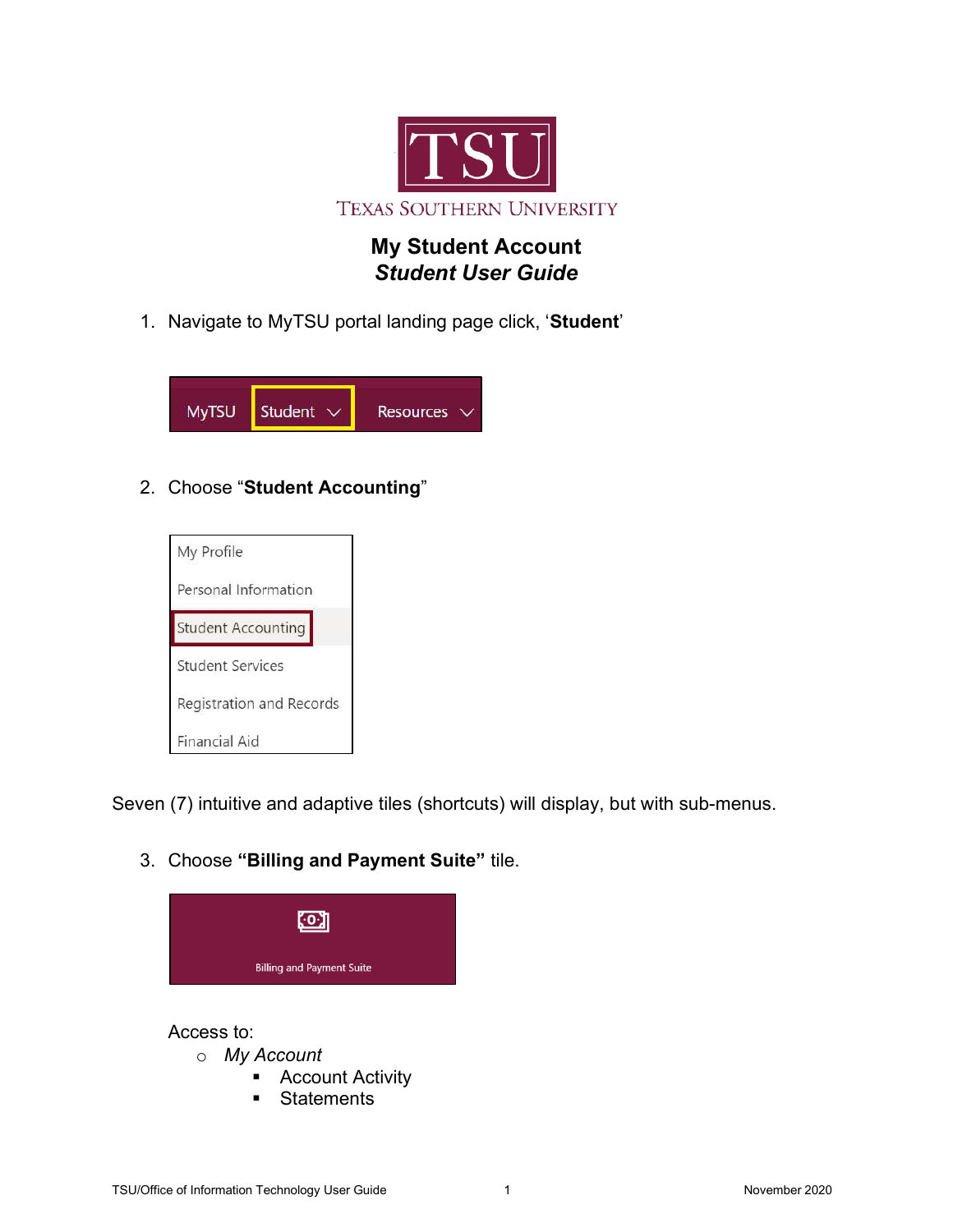- Payment History
- Consents and Agreements
- o Make Payment
- o Payment Plans
- o Refunds
- o My Profile Setup
	- **Authorized Users**
	- **Personal Profile**
	- Payment Profile
	- Security Settings
	- Consents and Agreements
	- **Electronic Refunds**
	- Auto Bill Pay
- o Help

## 4. Choose "Account Detail for Term" tile.



- $\circ$  Options to view statements and make payments by:
	- $\blacksquare$  Term
		- $\bullet$  Fall
		- Winter
		- Spring
		- Summer
			- View holds
			- Print statement
- 5. Choose "Unofficial 1098-T" tile.



- o View unofficial version of Tax Form 1098-T for each tax year.
	- It is a representation and not an official document of the Tuition Statement form
	- It is provided for information only.
- $\circ$  The official version is in "Billing and Payment Suite" tile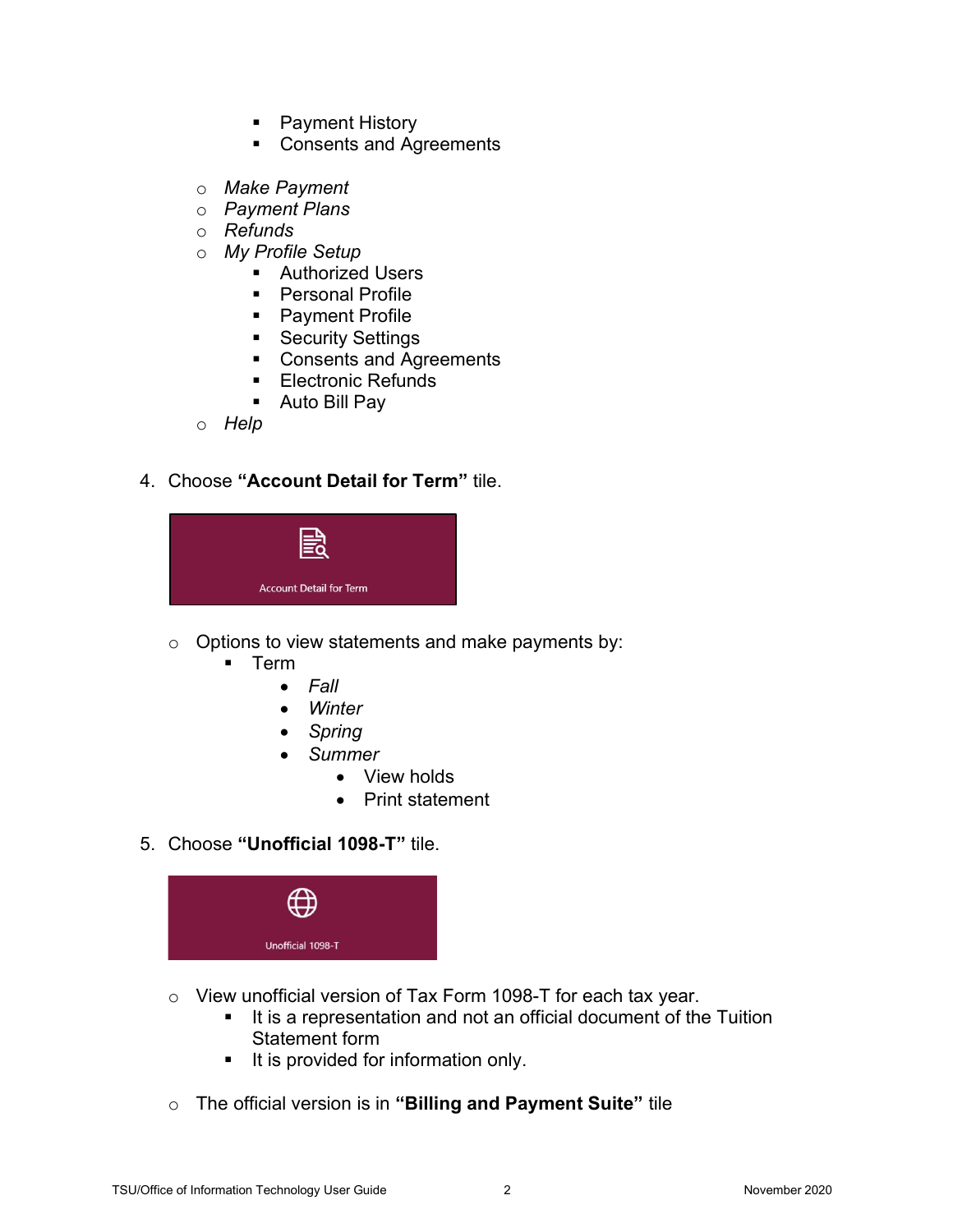6. Choose "Short Term Loan Application" tile.



- o Available to help eligible students who experience temporary financial difficulty in paying required tuition and fees.
- 7. Choose "Promissory Note Application" tile.



- o Available to help eligible students based on their financial aid awards. Students must verify that financial aid would cover past due balance and any charges for the upcoming term. Supporting financial aid documents should be uploaded to the site upon form submission.
- 8. Choose "Third Party Contract" tile.



- o Available to help eligible students who receive funding from a sponsor.
- 9. Choose "Frequently Asked Questions" tile.



o Displays answers to many frequently asked questions.